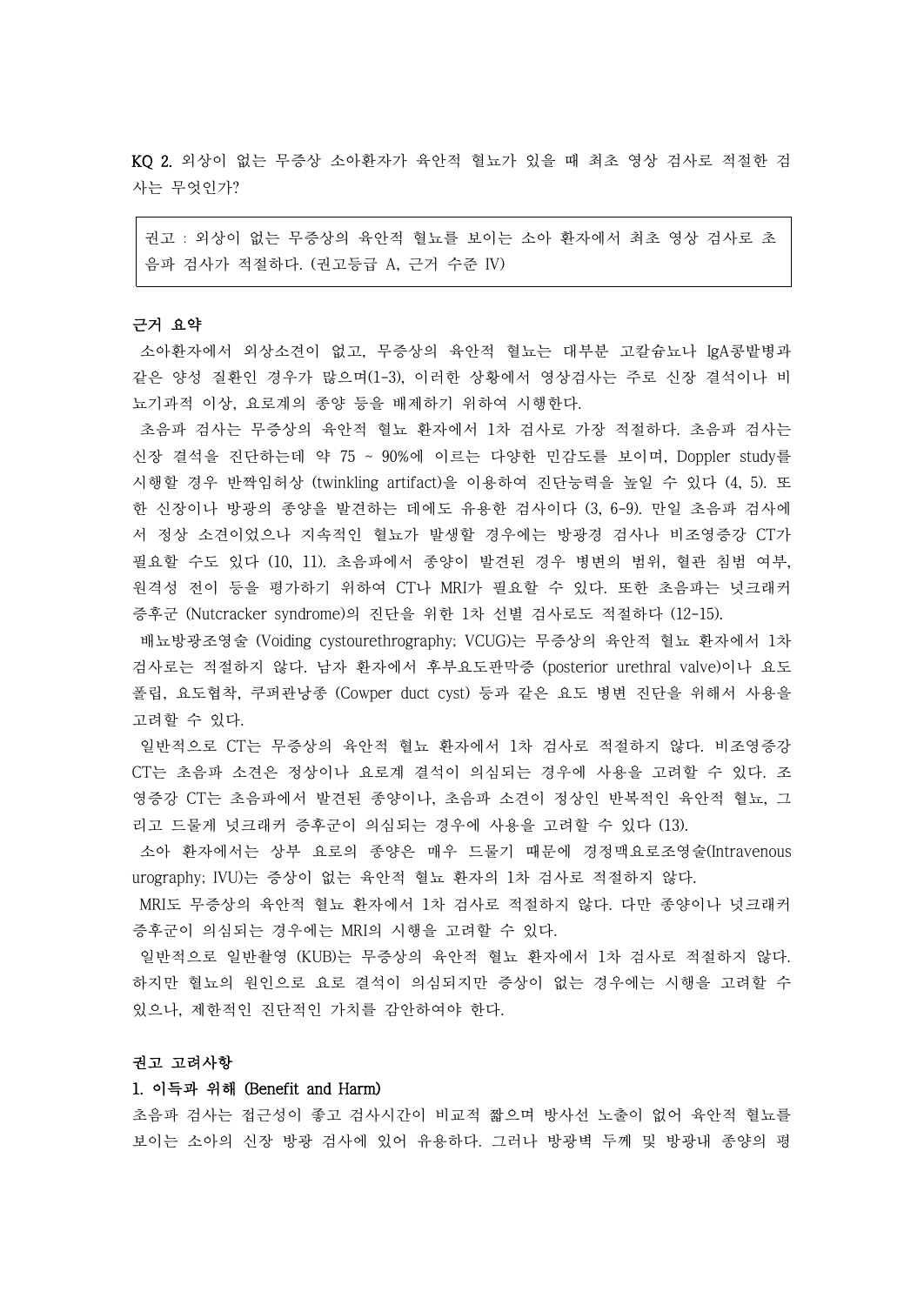가를 위해서는 적절한 방광의 팽창이 중요하며, 소변을 참기 어려운 영아 및 어린 소아들의 방광 검사에는 제한점이 있을 수 있다. 또한 작은 신장종양의 경우 초음파 검사에서 발견되 지 않을 수 있다. CT 검사는 방사선 노출로 인한 잠재적 위험 때문에 1차 검사로 권고하지 않는다. MRI는 비용, 검사 시간, 소아 환자에서의 진정 (sedation)을 고려하여 1차 검사로 권 고하지 않는다.

## 2. 국내 수용성과 적용성(Acceptability and Applicability)

검색된 진료지침의 국내 수용성과 적용성은 평가 결과 적절한 것으로 판단되었다. 수용성 과 적용성 평가표는 부록2에 제시되었다.

### 3. 검사별 방사선량

초음파검사 0

## 참고 문헌

- 1. Shin JI, Park JM, Lee JS, Kim MJ. Effect of renal Doppler ultrasound on the detectionof nutcracker syndrome in children with hematuria. Eur J Pediatr 2007;166(5):399-404. doi: 10.1007/s00431-006-0252-7
- 2. Youn T, Trachtman H, Gauthier B. Clinical spectrum of gross hematuria in pediatric patients. Clinical pediatrics 2006;45(2):135-141.
- 3. Gordon C, Stapleton FB. Hematuria in adolescents. Adolescent medicine clinics 2005;16(1):229.
- 4. Palmer JS, Donaher ER, O'RIORDAN MA, Dell KM. Diagnosis of pediatric urolithiasis: role of ultrasound and computerized tomography. The Journal of urology 2005;174(4 Part 1):1413-1416.
- 5. Oner S, Oto A, Tekgul S, Koroglu M, Hascicek M, Sahin A, Akhan O. Comparison of spiral CT and US in the evaluation of pediatric urolithiasis. JBR-BTR: organe de la Societe royale belge de radiologie (SRBR)= orgaan van de Koninklijke Belgische Vereniging voor Radiologie (KBVR) 2004;87(5):219-223.
- 6. Meyers KE. Evaluation of hematuria in children. Urol Clin North Am 2004;31(3):559-573, x. doi: 10.1016/j.ucl.2004.04.015
- 7. Gleason PE, Kramer SA. Genitourinary polyps in children. Urology 1994;44(1):106-109. doi: 10.1016/s0090-4295(94)80018-9
- 8. Lee C, Lin J, Deng H, Lin S. Hematuria due to nutcracker phenomenon of left renal vein: report of a case. Journal of the Formosan Medical Association= Taiwan yi zhi 1993;92(3):291-293.
- 9. Takahashi Y, Akaishi K, Sano A, Kuroda Y. Intra-arterial digital subtraction angiography for children with idiopathic renal bleeding: a diagnosis of nutcracker phenomenon. Clinical nephrology 1988;30(3):134-140.
- 10. Lerena J, Krauel L, García-Aparicio L, Vallasciani S, Suñol M, Rodó J. Transitional cell